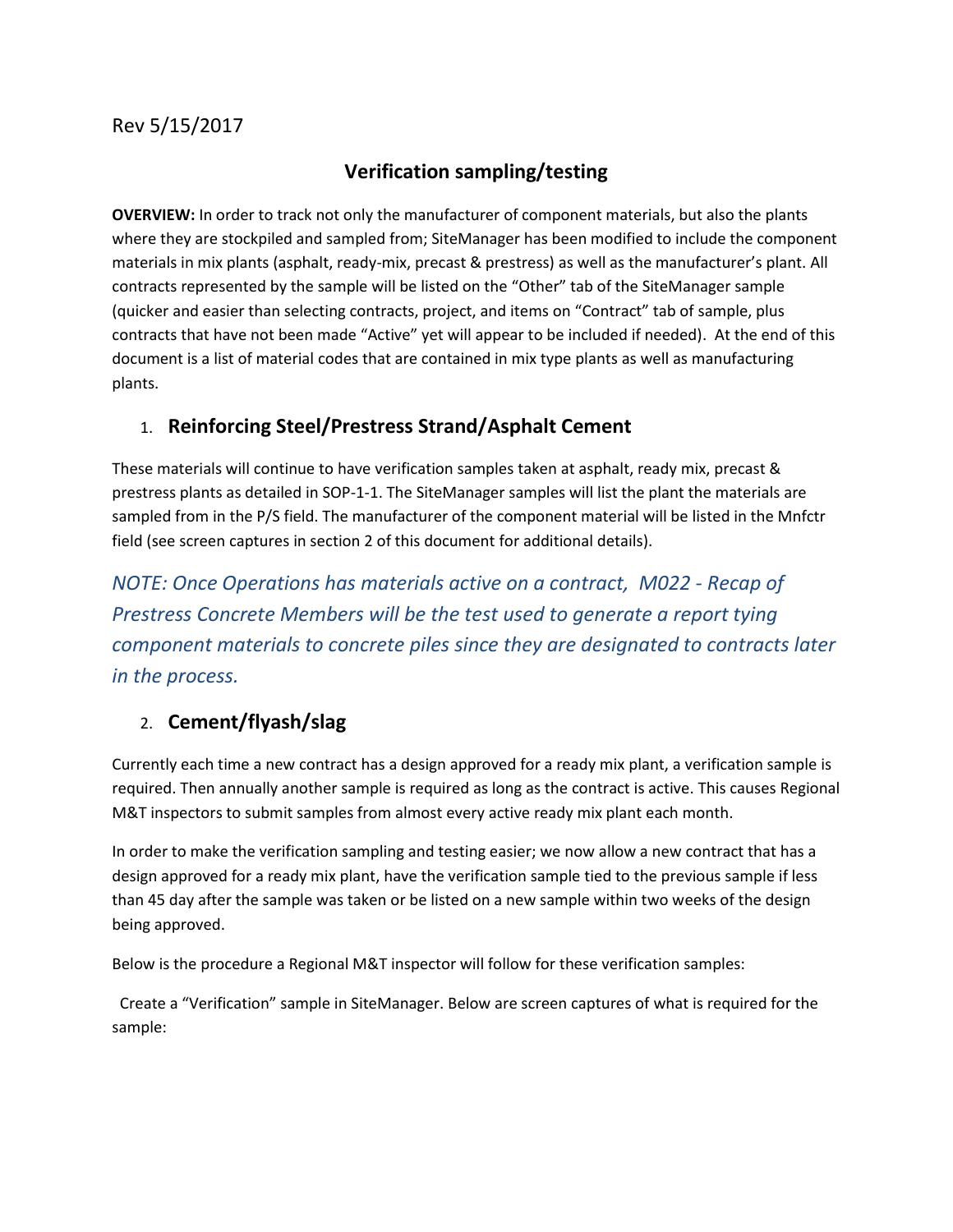|                         |                          | Basic Sample Data Addtl Sample Data | Contract                       | Other                | Tests                                   |                       |
|-------------------------|--------------------------|-------------------------------------|--------------------------------|----------------------|-----------------------------------------|-----------------------|
|                         | Smpl ID: 01563156T122420 |                                     |                                | Status: Pending      |                                         | ▼                     |
| <b>Revised By:</b>      |                          |                                     | Revising:                      |                      |                                         | Sample Date: 06/29/15 |
| Link To:                |                          |                                     | Link From:                     |                      |                                         | Log Date: 06/29/15    |
| Smpl Type: Verification |                          |                                     | <b>Acpt Meth: Verification</b> |                      |                                         | ▼                     |
|                         | Material: 901.01.001     |                                     | Domestic (Type I)              |                      |                                         |                       |
| Sampler:   101563       |                          |                                     | Evans, Bobby                   |                      |                                         |                       |
|                         |                          | P/S: Harrison Ready Mix - Oak Ridge |                                |                      | 10100003                                |                       |
|                         | Type: Producer/Supplier  |                                     |                                | City: Knoxville      |                                         |                       |
|                         |                          | Prod Nm: Buzzi Unicem - Greencastle |                                |                      |                                         |                       |
|                         |                          | Mnfetr: Buzzi Unicem - Greencastle  |                                |                      | 89901090                                |                       |
| Town:                   |                          |                                     |                                |                      | Geog Area: Fegion 1 - Anderson          |                       |
| Intd Use:               |                          |                                     |                                |                      |                                         |                       |
| Repr Qty:               |                          | $.000$ Ton                          |                                | $\blacktriangledown$ | Lab Control Number: CNij01563156T122420 |                       |
| Auth By:                |                          |                                     | Auth Date: 00/00/00            |                      | Lab Reference Number:                   |                       |
| Lock Type: HQ           |                          | ▼                                   | Locked By:                     |                      | Lock Date:                              |                       |

- 1. Plant sample was taken from. The county the plant is located in will be selected in the "Geog. Area" field of the sample record.
- 2. Product name & Manufacturer of material being verified.
- 3. Save record before leaving tab to make sure P/S and product info is saved.

You are now ready to enter destination lab and contracts on the "Other" tab of the sample record.

| Maintain Sample Information |                   |            |                                                              |       |  |  |
|-----------------------------|-------------------|------------|--------------------------------------------------------------|-------|--|--|
| Basic Sample Data           | Addtl Sample Data | Contract   | <b>Other</b>                                                 | Tests |  |  |
| li01563156T122420<br>Sample |                   |            |                                                              |       |  |  |
|                             |                   |            |                                                              |       |  |  |
| Type                        |                   | ID         | <b>Description</b>                                           |       |  |  |
| <b>Destination Lab</b>      |                   | TDOT619000 | DEST - TDOT Headquarters/Receiving Dock                      |       |  |  |
| Contract                    | ICNN205           |            | Expansion of the Smartway Intelligent Transportation System  |       |  |  |
| Contract                    | ICNP033           |            | The grading, drainage, construction of a concrete box bridge |       |  |  |

- 1. Enter destination lab
- 2. Create a line for each contract this sample will represent.
- 3. Save and accept "Default Tests"

After assigning tests, you will need to print the sample record: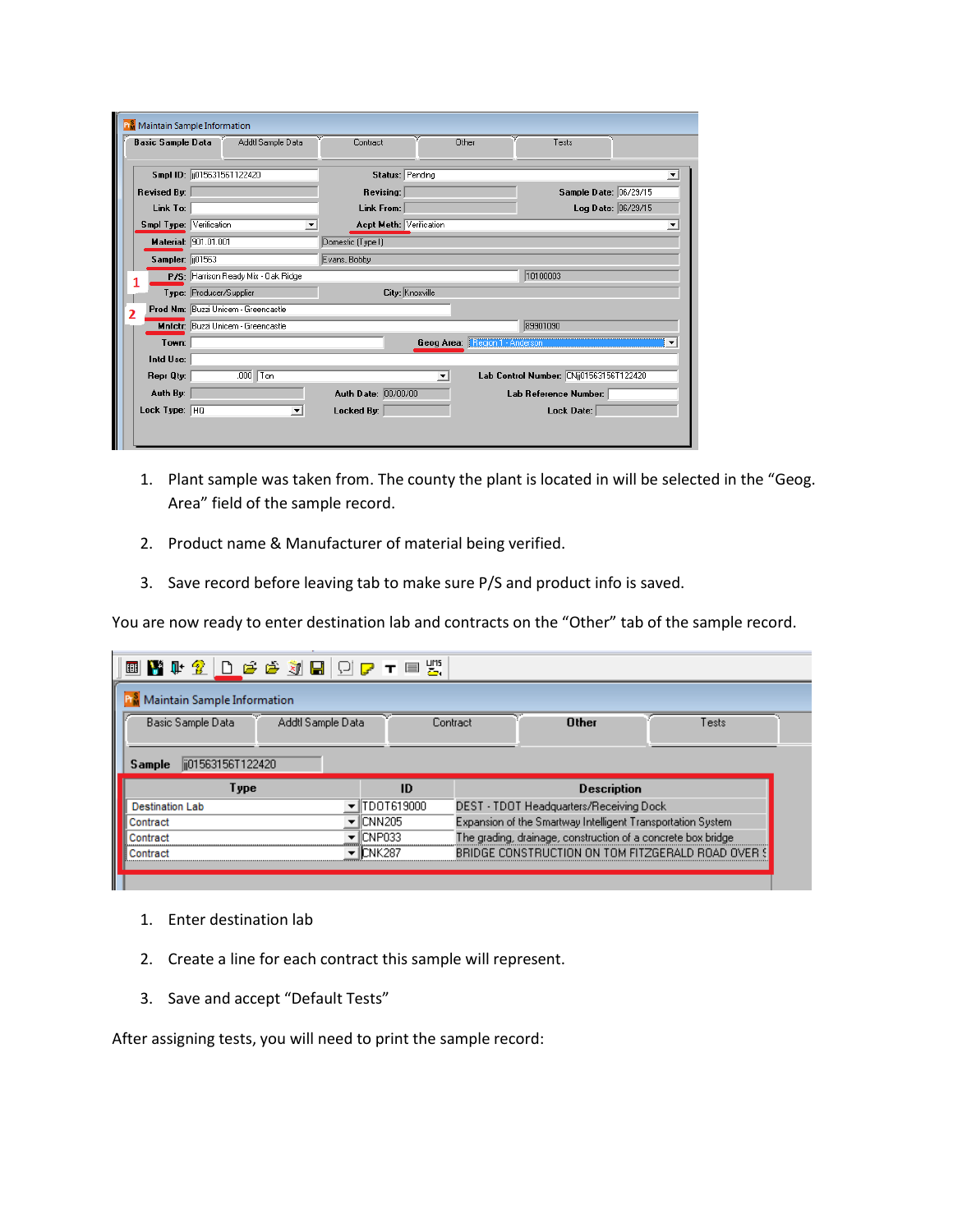|      | <b>AASHTO SiteManager</b>           |                                    |                                           |
|------|-------------------------------------|------------------------------------|-------------------------------------------|
| File | Edit Services Window                |                                    | Help                                      |
|      | Open                                | $Ctrl + O$                         | $Q \trianglerighteq \tau \equiv \Xi$      |
|      | Close                               | Ctrl+F4                            |                                           |
|      | New                                 | $Ctrl + N$                         | Sample Data<br>Other<br>Contract<br>Tests |
|      | Delete                              | $Ctrl + D$                         |                                           |
|      | Save                                | $Ctrl + S$                         | Status: Logged                            |
|      | Refresh                             | $Ctrl + F$                         | Sample Date: 06/29/15<br><b>Revising:</b> |
|      | <b>Print Setup</b>                  | $Ctrl + U$                         | Log Date: 06/29/15<br>Link From:          |
|      | <b>Print Preview</b>                | $Ctrl + W$                         | <b>Acpt Meth: Verification</b>            |
|      | Print                               | $Ctrl + P$                         | Domestic (Type I)                         |
|      | <b>Main Panel</b>                   | $Ctrl+M$                           | Evans, Bobby                              |
|      |                                     |                                    | 10100003<br>- Oak Ridge                   |
|      | Exit                                | $Alt + F4$                         | City: Knoxville                           |
|      | Prod Nm: Buzzi Unicem - Greencastle |                                    |                                           |
|      |                                     | Mnfctr: Buzzi Unicem - Greencastle | 89901090                                  |

List all contracts sample represents on printed copy; eventually this will replace the T2 you are currently creating and filing in each contract file after testing is done. This will also save time distributing paperwork as well as reducing the risk of lost paperwork.

|                         | Smpl ID: jj01563156T122420          |          |                                  | Status: Logged  |                                |                                         |
|-------------------------|-------------------------------------|----------|----------------------------------|-----------------|--------------------------------|-----------------------------------------|
| <b>Revised By:</b>      |                                     |          |                                  | Revising:       |                                | Sample Date: 06/29/15                   |
| Link To:                |                                     |          |                                  | Link From:      |                                | Log Date: 06/29/15                      |
| Smpl Type: Verification |                                     |          |                                  |                 | Acpt Meth: Verification        |                                         |
|                         | Material: 901.01.001                |          | Domestic (Type I)                |                 |                                |                                         |
| Sampler: 01563          |                                     |          | Evans, Bobby                     |                 |                                |                                         |
|                         | P/S: Harrison Ready Mix - Oak Ridge |          |                                  |                 |                                | 10100003                                |
|                         | Type: Producer/Supplier             |          |                                  | City: Knoxville |                                |                                         |
|                         | Prod Nm: Buzzi Unicem - Greencastle |          |                                  |                 |                                |                                         |
|                         | Mnfctr: Buzzi Unicem - Greencastle  |          |                                  |                 |                                | 89901090                                |
| Town:                   |                                     |          |                                  |                 | Geog Area: Region 1 - Anderson |                                         |
| Intd Use:               |                                     |          |                                  |                 |                                |                                         |
| Repr Qty:               |                                     | .000 Ton |                                  |                 |                                | Lab Control Number: CNjj01563156T122420 |
| Auth By:                |                                     |          | Auth Date: 00/00/00              |                 |                                | Lab Reference Number:                   |
| Lock Type:              |                                     |          | Locked By: (01563)               |                 |                                | Lock Date: 6/29/2015 12:30:45           |
|                         | HQ: $\boxtimes$                     |          |                                  |                 |                                |                                         |
|                         |                                     |          | $CNN205$<br>$CNP033$<br>$CNK287$ |                 |                                |                                         |

After we have created verification samples using SM for a year, we will need to perform an additional step when creating verification samples. We will need to find out if there are any contracts that were listed on the previous year's sample that are still active. We can do this by navigating to the "Find Sample" window and entering material code P/S and month from previous year, then select OK: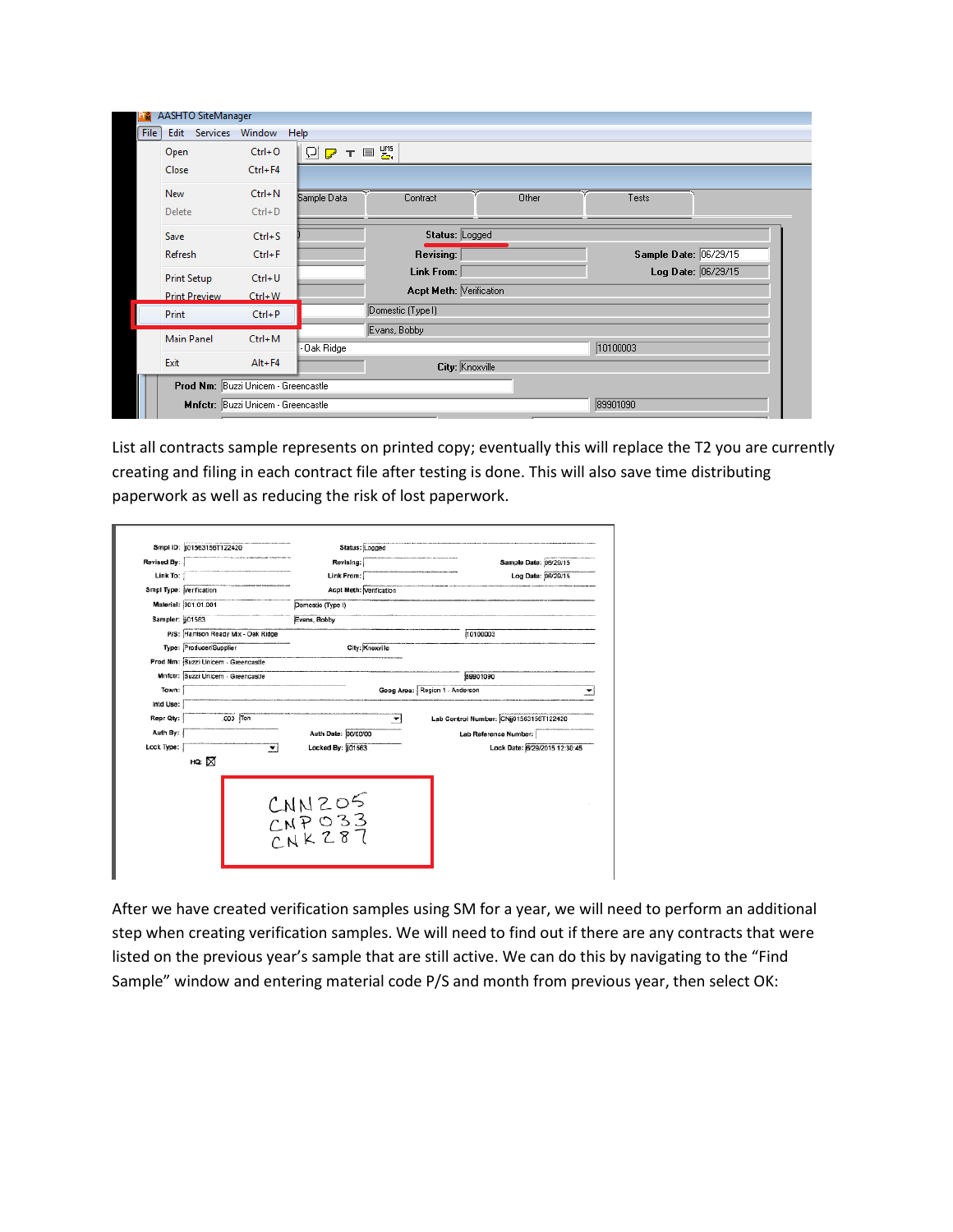| <b>PM</b> SiteManager Panel      |                                                    |
|----------------------------------|----------------------------------------------------|
| Main Panel                       | Materials Management(+)<br>Sampling and Testing(+) |
| inFö                             | Remark<br><b>II</b>                                |
| <b>Find Sample</b><br>Sample     | Sampling &<br>Standard                             |
| Information                      | Sample Remarks<br>Testing<br>Requirements          |
|                                  |                                                    |
| Find Sample Parameters           | $\overline{\mathbf{x}}$                            |
|                                  | Find Parameters for the Find Sample Window         |
|                                  | (Samples must meet all criteria specified below.)  |
| Geographic Area:                 | ▾                                                  |
| Sampled By:                      |                                                    |
| Material Code:<br>▿              | 901.01.001                                         |
| Producer/Supplier Code: 10100003 |                                                    |
| Sample Date:<br>⊽.               | 06/01/2015 till 06/30/2015                         |
| Contract ID:                     |                                                    |
| Project:                         | 0r<br>Proposal Line Nbr:                           |
|                                  | Line Item:                                         |
| Item Code:                       |                                                    |
|                                  |                                                    |
|                                  | 0K<br>Cancel<br>Parameters<br>Help                 |
|                                  |                                                    |

The sample you need will be displayed, select view sample from the services menu.

|                                         | AASHTO SiteManager           |                      |                      |                               |                                |  |
|-----------------------------------------|------------------------------|----------------------|----------------------|-------------------------------|--------------------------------|--|
| File                                    | Services Window Help         |                      |                      |                               |                                |  |
| $\blacksquare$<br><b>Process Status</b> |                              |                      |                      |                               |                                |  |
|                                         | <b>View Sample</b>           |                      | Ctrl+Shift+W         |                               |                                |  |
|                                         | Sample ID                    | <b>Material Code</b> | <b>Material Name</b> | <b>Producer Supplier Code</b> | <b>Producer Supplier Name</b>  |  |
|                                         | ii01563156T122420 901.01.001 |                      | Domestic (Type I)    | 10100003                      | Harrison Ready Mix - Oak Ridge |  |
|                                         |                              |                      |                      |                               |                                |  |
|                                         |                              |                      |                      |                               |                                |  |
|                                         |                              |                      |                      |                               |                                |  |
|                                         |                              |                      |                      |                               |                                |  |
|                                         |                              |                      |                      |                               |                                |  |
|                                         |                              |                      |                      |                               |                                |  |

When the sample record opens; navigate to the "Other" tab to see contracts that were linked to the sample. If any of the contracts are still active, add them to your current sample.

This "Find Sample" window can be used by anyone to see samples and contracts that verification samples represent. Once a sample is open they can also navigate to the "Tests" tab to see test results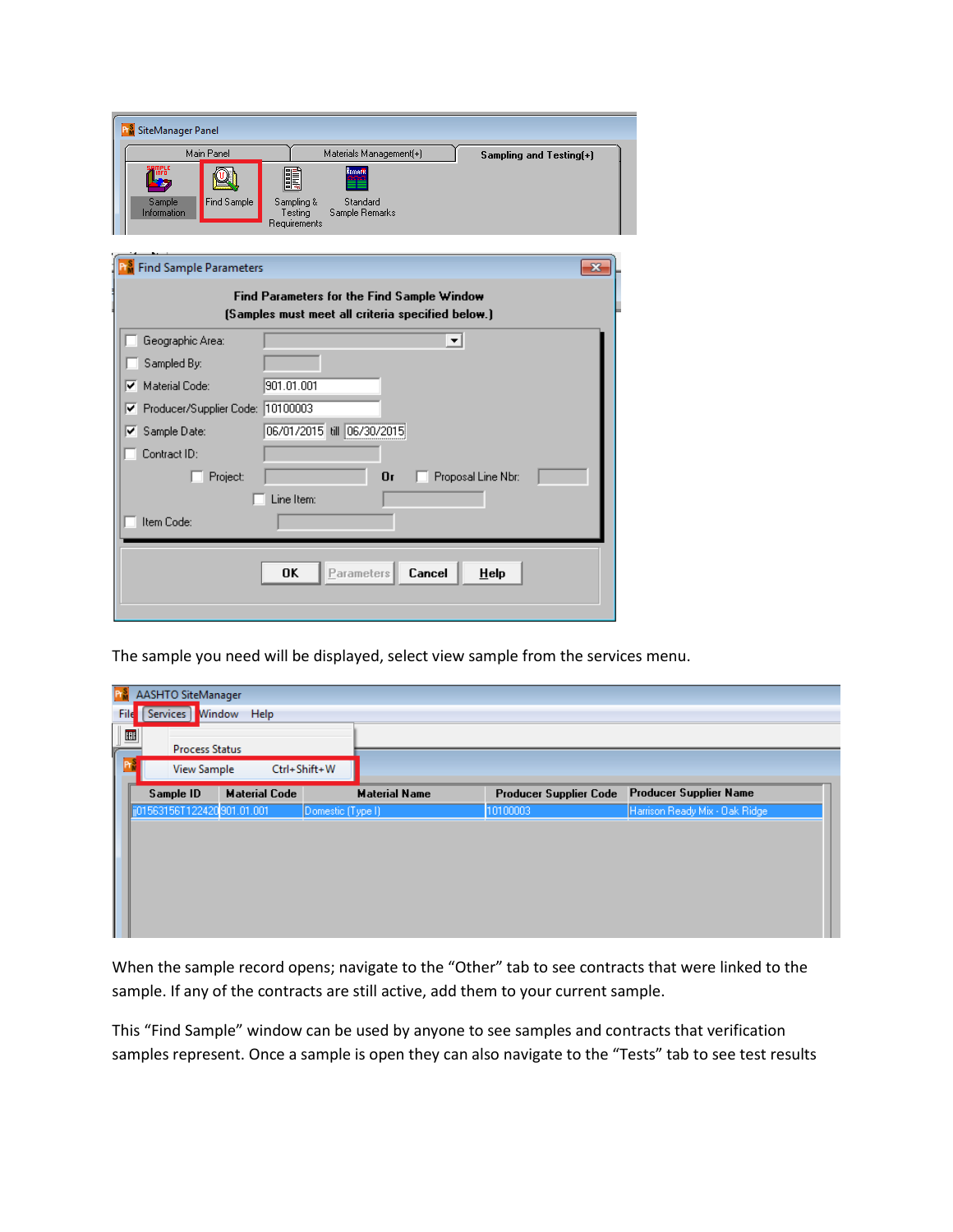| Pr                                        | AASHTO SiteManager               |                    |                                              |                      |  |
|-------------------------------------------|----------------------------------|--------------------|----------------------------------------------|----------------------|--|
| File                                      | Edit   Services   Window<br>Help |                    |                                              |                      |  |
| 画習明                                       | <b>Remarks</b>                   | $Ctrl + Alt + R$   |                                              |                      |  |
| <b>P</b> <sup>S</sup> <sub>M</sub> Mainta | <b>Process Status</b>            |                    |                                              |                      |  |
| Basic!                                    | Authorize                        | $Ctrl + Shift + Z$ | Other<br>Iontract                            | Tests                |  |
|                                           | Unauthorize                      | Ctrl+Shift+U       |                                              |                      |  |
| <b>Sample</b>                             | Revise                           | $Ctrl + Shift + I$ |                                              |                      |  |
| Te:                                       | Void Sample                      | $Ctrl + Alt + V$   | <b>Test Description</b>                      |                      |  |
| T105                                      | Lab Report                       | Ctrl+Shift+L       | Analysis of Hydraulic Cement                 |                      |  |
| T106                                      | Testers                          | Ctrl+Shift+T       | ve Strength of Hydraulic Cement Mortar       |                      |  |
| T153                                      | Enter/View Test Data             | Ctrl+Shift+V       | Hydraulic Cement by Air Permeability App     |                      |  |
|                                           | <b>Related Sample Tests</b>      | Ctrl+Shift+D       |                                              |                      |  |
|                                           | Copy Sample                      | Ctrl+Shift+C       |                                              |                      |  |
|                                           | <b>Disposition Remarks</b>       | Ctrl+Shift+O       |                                              |                      |  |
|                                           | <b>Assign Tests</b>              | $Ctrl + Alt + T$   |                                              |                      |  |
|                                           | <b>Print Label</b>               | $Ctrl + Alt + B$   |                                              |                      |  |
|                                           | <b>LIMS</b>                      | Ctrl+Alt+L         |                                              |                      |  |
|                                           | Test Method: 1105                |                    | TTU5 - Chemical Analysis of Hydraulic Cement |                      |  |
|                                           | Lab ID: TD0T619006               |                    | TDOT Chemical Lab                            |                      |  |
| Sample Test Nbr: 1                        |                                  |                    |                                              | Start Date: 00/00/00 |  |

# **Component Materials added to Concrete mix and precast/prestress plants**

| 901.01.001                                                                 | Domestic (Type I)                                                                                                                                                |
|----------------------------------------------------------------------------|------------------------------------------------------------------------------------------------------------------------------------------------------------------|
| 901.01.001w/LS                                                             | Domestic (Type I) w/Limestone                                                                                                                                    |
| 901.01.002<br>901.01.002w/LS<br>901.01.003<br>901.01.003w/LS<br>901.01.004 | Foreign (Type I)<br>Cement Foreign (Type I) w/Limestone<br>Domestic (Type III)<br>Cement Domestic (Type III) w/Limestone<br>Blended Hydraulic Domestic (Type 1S) |
| 901.01.005                                                                 | Blended Hydraulic Domestic (Type 1L)                                                                                                                             |
| 901.01.006                                                                 | Blended Hydraulic Domestic (Type 1P)                                                                                                                             |
| 903.01.003                                                                 | Manufactured Sand (Ready Mix Plants)                                                                                                                             |
| 903.01.004                                                                 | Natural Sand (Ready Mix Plants)                                                                                                                                  |
| 903.03.006                                                                 | Coarse Agg Concrete Crush Stone (#1)                                                                                                                             |
| 903.03.007                                                                 | Coarse Agg Concrete Crush Stone (#2)                                                                                                                             |
| 903.03.008                                                                 | Coarse Agg Concrete Crush Stone (#24)                                                                                                                            |
| 903.03.009                                                                 | Coarse Agg Concrete Crush Stone (#3)                                                                                                                             |
| 903.03.010                                                                 | Coarse Agg Concrete Crush Stone (#357)                                                                                                                           |
| 903.03.011                                                                 | Coarse Agg Concrete Crush Stone (#4)                                                                                                                             |
| 903.03.012                                                                 | Coarse Agg Concrete Crush Stone (#467)                                                                                                                           |
| 903.03.013                                                                 | Coarse Agg Concrete Crush Stone (#5)                                                                                                                             |
| 903.03.014                                                                 | Coarse Agg Concrete Crush Stone (#56)                                                                                                                            |
| 903.03.015                                                                 | Coarse Agg Concrete Crush Stone (#57)                                                                                                                            |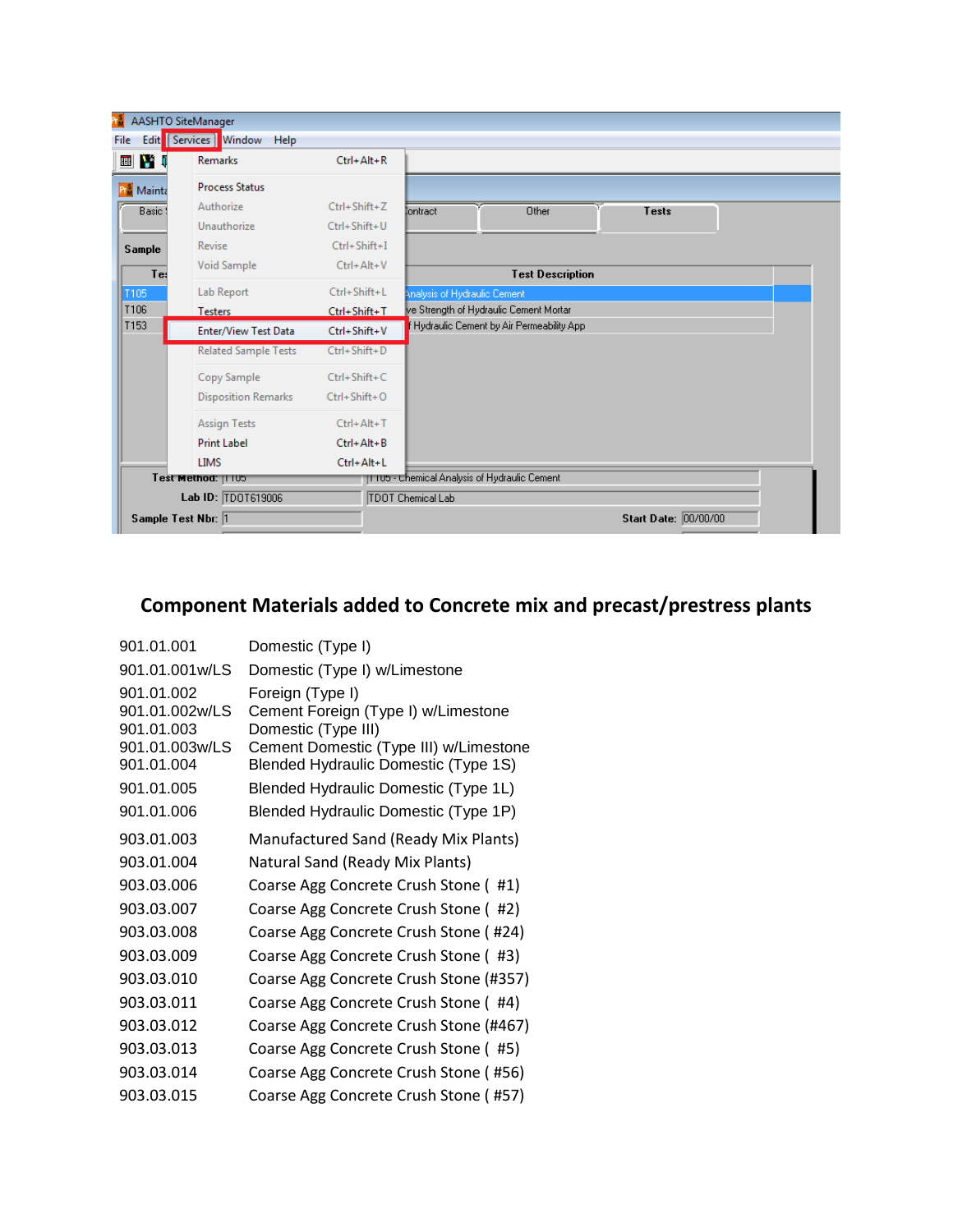| 903.03.016 | Coarse Agg Concrete Crush Stone (#6)  |
|------------|---------------------------------------|
| 903.03.017 | Coarse Agg Concrete Crush Stone (#67) |
| 903.03.018 | Coarse Agg Concrete Crush Stone (#68) |
| 903.03.019 | Coarse Agg Concrete Crush Stone (#7)  |
| 903.03.020 | Coarse Agg Concrete Crush Stone (#78) |
| 903.03.021 | Coarse Agg Concrete Crush Stone (#8)  |
| 903.03.022 | Coarse Agg Concrete Crush Stone (#89) |
| 903.03.023 | Coarse Agg Concrete Crush Stone (#9)  |
| 903.03.024 | Coarse Agg Concrete Crush Stone (#10) |
| 903.03.025 | Coarse Agg Concrete Crush Slag (#1)   |
| 903.03.026 | Coarse Agg Concrete Crush Slag (#2)   |
| 903.03.027 | Coarse Agg Concrete Crush Slag (#24)  |
| 903.03.028 | Coarse Agg Concrete Crush Slag (#3)   |
| 903.03.029 | Coarse Agg Concrete Crush Slag (#357) |
| 903.03.030 | Coarse Agg Concrete Crush Slag (#4)   |
| 903.03.031 | Coarse Agg Concrete Crush Slag (#457) |
| 903.03.032 | Coarse Agg Concrete Crush Slag (#5)   |
| 903.03.033 | Coarse Agg Concrete Crush Slag (#56)  |
| 903.03.034 | Coarse Agg Concrete Crush Slag (#57)  |
| 903.03.035 | Coarse Agg Concrete Crush Slag (#6)   |
| 903.03.036 | Coarse Agg Concrete Crush Slag (#67)  |
| 903.03.037 | Coarse Agg Concrete Crush Slag (#68)  |
| 903.03.038 | Coarse Agg Concrete Crush Slag (#7)   |
| 903.03.039 | Coarse Agg Concrete Crush Slag (#78)  |
| 903.03.040 | Coarse Agg Concrete Crush Slag (#8)   |
| 903.03.041 | Coarse Agg Concrete Crush Slag (#89)  |
| 903.03.042 | Coarse Agg Concrete Crush Slag (#9)   |
| 903.03.043 | Coarse Agg Concrete Crush Slag (#10)  |
| 903.03.044 | Coarse Agg Concrete Gravel (#1)       |
| 903.03.045 | Coarse Agg Concrete Gravel (#2)       |
| 903.03.046 | Coarse Agg Concrete Gravel (#24)      |
| 903.03.047 | Coarse Agg Concrete Gravel (#3)       |
| 903.03.048 | Coarse Agg Concrete Gravel (#357)     |
| 903.03.049 | Coarse Agg Concrete Gravel (#4)       |
| 903.03.050 | Coarse Agg Concrete Gravel (#467)     |
| 903.03.051 | Coarse Agg Concrete Gravel (#5)       |
| 903.03.052 | Coarse Agg Concrete Gravel (#56)      |
| 903.03.053 | Coarse Agg Concrete Gravel (#57)      |
| 903.03.054 | Coarse Agg Concrete Gravel (#6)       |
| 903.03.055 | Coarse Agg Concrete Gravel (#67)      |
| 903.03.056 | Coarse Agg Concrete Gravel (#68)      |
| 903.03.057 | Coarse Agg Concrete Gravel (#7)       |
| 903.03.058 | Coarse Agg Concrete Gravel (#78)      |